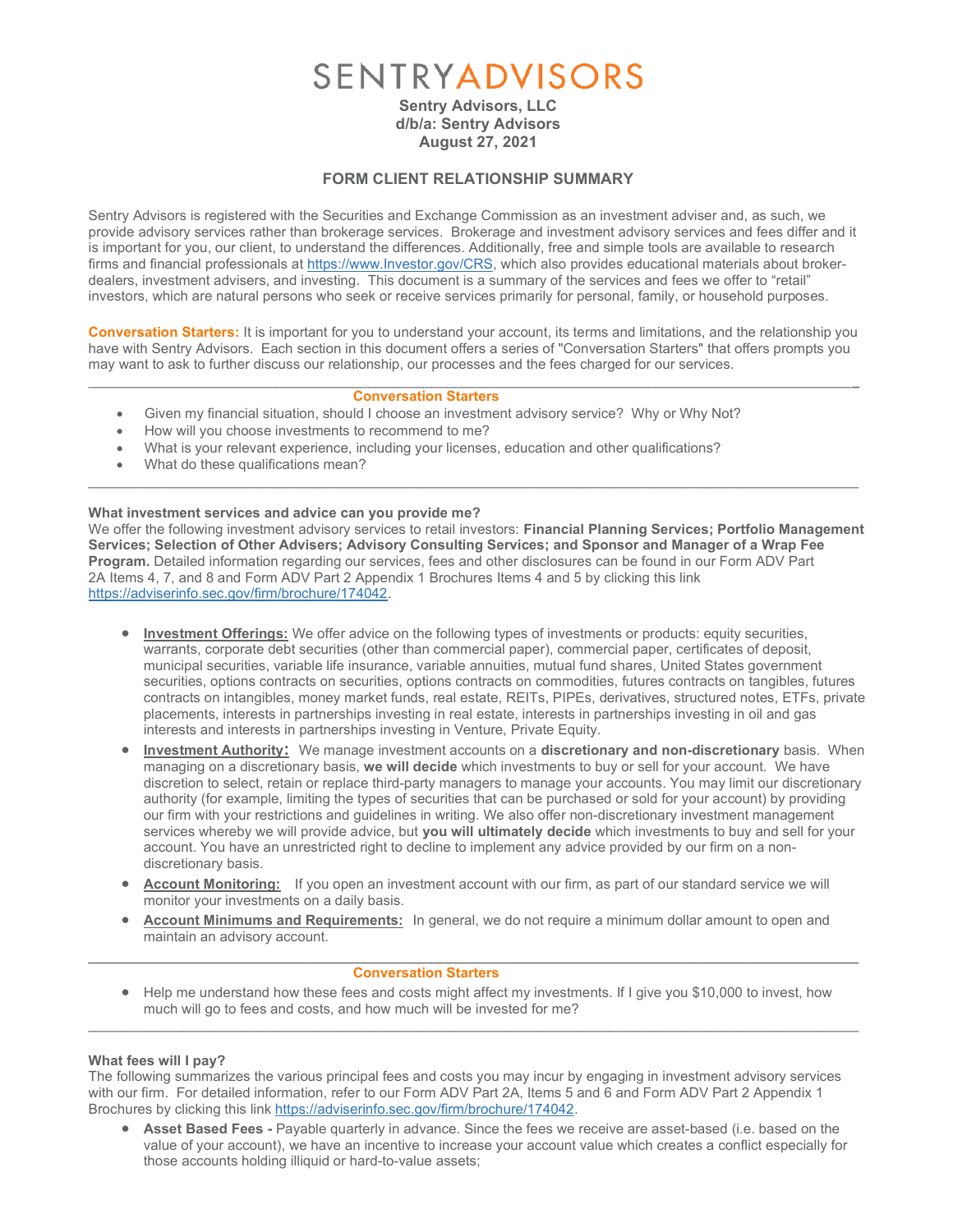- Wrap Program Fees Payable quarterly in advance, based on the balance at end of billing period. Asset-based fees associated with a wrap fee program generally include most transaction costs and fees to a broker-dealer or bank that has custody of the assets; therefore, the asset-based fee is higher than a typical asset-based advisory fee. Since our firm pays the transaction costs associated with securities transactions in your account, we have an incentive to minimize the trading in your account;
- Other Advisory Fees In addition to our fees, you may also pay Advisory fees charged by third party money managers, which are separate and apart from our fees.

In addition to our principal fees and costs, there are other common fees and costs that may be applicable to our clients that include:

- Custodian fees;
- Account maintenance fees;
- Fees related to mutual funds and exchange-traded funds;
- Custodian transaction charges when purchasing or selling securities; and
- Other product-level fees associated with your investments

You will pay fees and costs whether you make or lose money on your investments. Fees and costs will reduce any amount of money you make on your investments over time. Please make sure you understand what fees and costs you are paying.  $\_$  , and the set of the set of the set of the set of the set of the set of the set of the set of the set of the set of the set of the set of the set of the set of the set of the set of the set of the set of the set of th

#### Conversation Starters

• How might your conflicts of interest affect me, and how will you address them?

#### What are your legal obligations to me when acting as my investment adviser? How else does your firm make money and what conflicts of interest do you have?

 $\_$  , and the state of the state of the state of the state of the state of the state of the state of the state of the state of the state of the state of the state of the state of the state of the state of the state of the

When we act as your investment adviser, we have to act in your best interest and not put our interest ahead of vours. At the same time, the way we make money creates some conflicts with your interests. You should understand and ask us about these conflicts because they can affect the investment advice we provide you. Here are some examples to help you understand what this means.

- Compensation from Third Parties: The firm and individuals associated with our firm receive compensation in the form of service fees from Federated Securities & Eaton Vance for selling certain investments;
- Third-Party Payments: Certain persons providing investment advice on behalf of our firm are licensed as independent insurance agents. These persons will earn commission-based compensation for selling insurance products. Insurance commissions are separate and in addition to our advisory fees. This practice presents a conflict of interest because they have an incentive to recommend insurance products to you for the purpose of generating commissions rather than solely based on your needs.

Refer to our Form ADV Part 2A and Form ADV Part 2 Appendix 1 Brochures by clicking this link https://adviserinfo.sec.gov/firm/brochure/174042 to help you understand what conflicts exist.

#### How do your financial professionals make money?

The financial professionals servicing your account(s) are compensated in the in the form of salary and bonus based on their experience, skills and the time and complexity required to meet the business's needs.  $\_$  , and the set of the set of the set of the set of the set of the set of the set of the set of the set of the set of the set of the set of the set of the set of the set of the set of the set of the set of the set of th

 $\_$  , and the set of the set of the set of the set of the set of the set of the set of the set of the set of the set of the set of the set of the set of the set of the set of the set of the set of the set of the set of th

 $\_$  , and the set of the set of the set of the set of the set of the set of the set of the set of the set of the set of the set of the set of the set of the set of the set of the set of the set of the set of the set of th

#### Conversation Starters

As a financial professional, do you have any disciplinary history? For what type of conduct?

#### Do you or your financial professionals have legal or disciplinary history?

Yes. Visit https://www.Investor.gov/CRS for a free and simple search tool to research us and our financial professionals.

#### Conversation Starters

- Who is my primary contact person?
- Is he or she a representative of an investment adviser or a broker-dealer?
- Who can I talk to if I have concerns about how this person is treating me?

You can find additional information about your investment advisory services and request a copy of the relationship summary at 415-229-9073 or click the link provided https://adviserinfo.sec.gov/firm/brochure/174042.

 $\_$  , and the state of the state of the state of the state of the state of the state of the state of the state of the state of the state of the state of the state of the state of the state of the state of the state of the